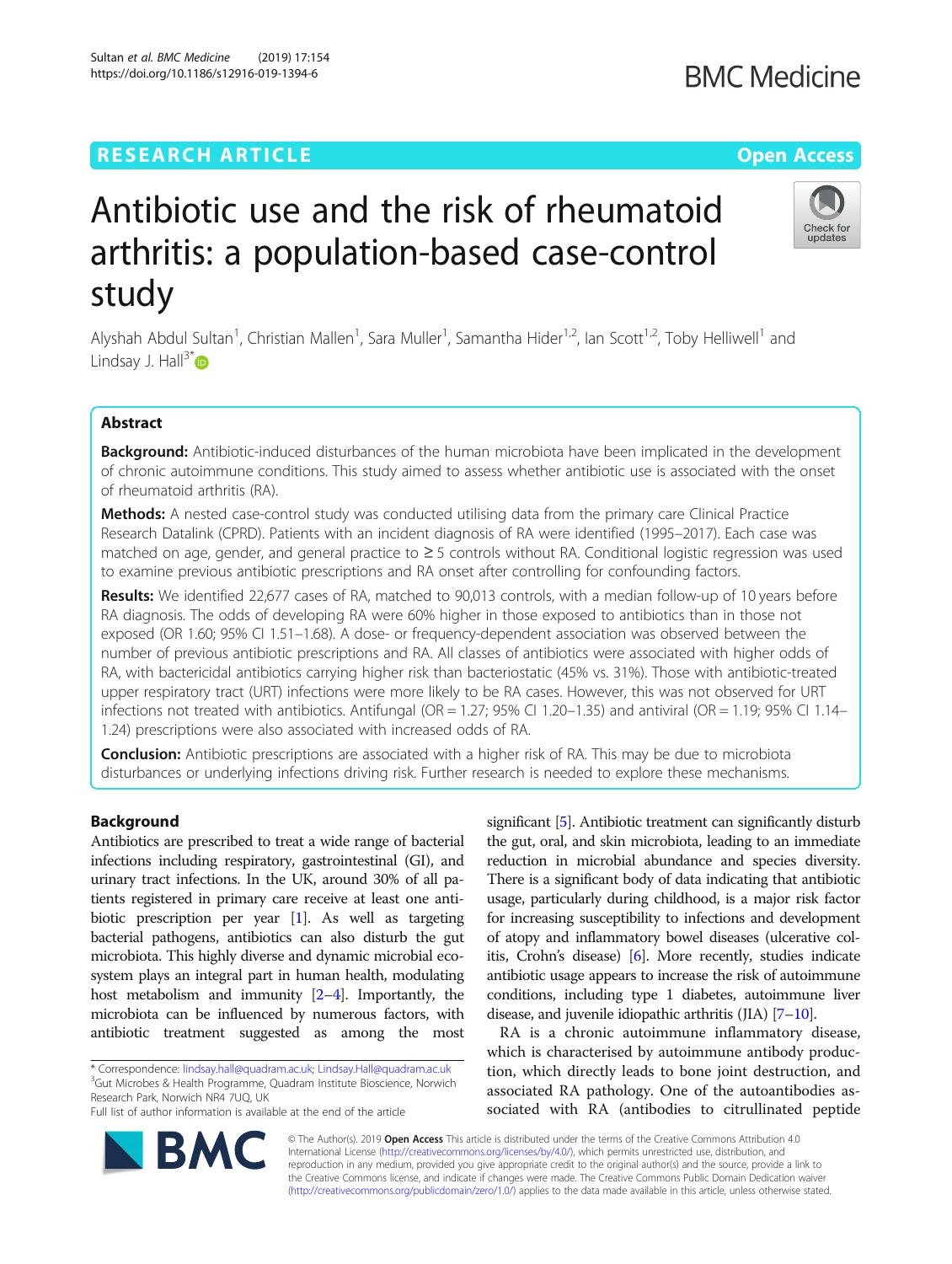antigens (ACPA)) is produced in response to bacterial components that closely mimic host cell receptors, e.g. Porphyromonas gingivalis and Aggregatibacter actinomy*cetemcomitans* [[11](#page-8-0), [12](#page-8-0)]. Indeed, prior infections, and gingivitis in particular, have been identified as potential risk factors for RA development [\[13](#page-8-0)]. Notably, gingivitis is a very common oral infectious disease in the UK population, with most adults having some form of gum disease  $[14]$  $[14]$ . However, the proportion of this population who develop RA is extremely low, suggesting other aetiological factors are at play. Several experimental studies have linked the microbiota to the development of inflammatory arthritis. Germ-free mouse models do not develop inflammatory arthritis, and certain bacteria (e.g. segmented filamentous bacteria, a mouse-specific taxa) have been shown to induce inflammatory  $T_H17$  responses, which may drive associated immune-mediated pathology and joint destruction [[15,](#page-8-0) [16\]](#page-8-0). In humans, previous studies have indicated that there are differences in microbiota composition between healthy and disease cohorts. Although RA microbiota profiles reported have varied between different countries [\[17,](#page-8-0) [18\]](#page-8-0), all studies have indicated reduced microbial diversity, which may be associated with external factors such as antibiotic usage. Thus, the aim of this study was to investigate the association between antibiotic prescriptions and the onset of RA using a large, UK-based, primary care dataset.

#### Methods

#### Data source and study population

We used the Clinical Practice Research Datalink (CPRD), a large database containing UK primary care medical records of anonymised patients. This includes coded symptoms, diagnoses, test results, referrals, and prescriptions. CPRD covers more than 7% of the UK population and is a representative of the general UK population in terms of age and sex [\[19\]](#page-8-0). Practices contributing data to the CPRD receive training on recording information, and the database is subjected to quality checks. Data are only used when a practice has reached a certain standard of quality. This is defined as being up to standard (UTS). Prescriptions, test results, and referrals are recorded automatically when requested by the treating clinician. It can be expected that all reasons for consultation of any significance are also recorded.

We identified individuals with a first-ever recorded diagnosis of RA between 1990 and 2017. Diagnosis of RA was ascertained by Read Codes, which have been previously shown to be accurate with a high positive predictive value [[20](#page-8-0), [21](#page-8-0)]. Each RA case was assigned an index date corresponding to the incident diagnosis date and individually matched to up to five controls on the year of birth, gender, and general practice. Those with less than 5 years of follow-up before the index date were excluded.

#### Antibiotic prescriptions

In UK primary care, all prescriptions are recorded automatically when issued by the clinician, including a code for the chapter of the British National Formulary (BNF) under which they were issued. Therefore, all primary care prescriptions appear in the CPRD. All antibiotic prescriptions recorded more than 1 year before the index date were identified using relevant British National Formulary (BNF) chapter headings. We only focused on systemic oral antibiotics, excluding topical antibiotics. Individuals were considered exposed if they received one or more antibiotic prescriptions more than a year before the index date. Antibiotics prescribed in the year before the RA diagnosis were not considered, as they may be prescribed for early RA symptoms.

#### Covariates

For cases and controls, we extracted information on body mass index (BMI), alcohol consumption, and smoking status (current or ex-smoker/never smoker) using the latest measure before the index date. BMI was categorised into four categories: underweight (BMI < 18.5), normal (18.5– 24.9), overweight (25–29.9), and obese ( $\geq$  30). Charlson index was used to quantify comorbidities before the index date. Finally, we extracted information on commonly occurring infections (upper and lower respiratory tract, urinary tract, GI) before the index date.

Code lists used to define exposures, outcome, and covariates are available from keele.ac.uk/mrr.

#### Statistics analysis

Characteristics of the cases and controls were summarised using descriptive statistics (frequencies and percentages). We used conditional logistic regression to assess the association between antibiotic exposure and the risk of incident RA. We adjusted our estimates for a wide range of confounding factors using a multivariable regression model. Missing information on BMI was considered as a separate category and included in the analysis. Recency of antibiotic use was assessed as the time between antibiotic therapy end date and the occurrence of RA. Using similar methods, we assessed the impact of antibiotic type (bacteriostatic/ bactericidal; Additional file [1:](#page-7-0) Table S1) on RA onset.

To explore whether the underlying infection, rather than the antibiotic prescription, is associated with increased risk of RA (confounding by indication), the strength of association between previous infections and RA was assessed and stratified by infection types. Frequency-dependent associations (number of previous infections) with RA were also explored. For this purpose, similar infections recorded less than 30 days apart were considered as a single episode. As upper respiratory tract (URT) infections may or may not warrant antibiotic therapy, we stratified our analysis by treatment modality (antibiotic-treated URT or untreated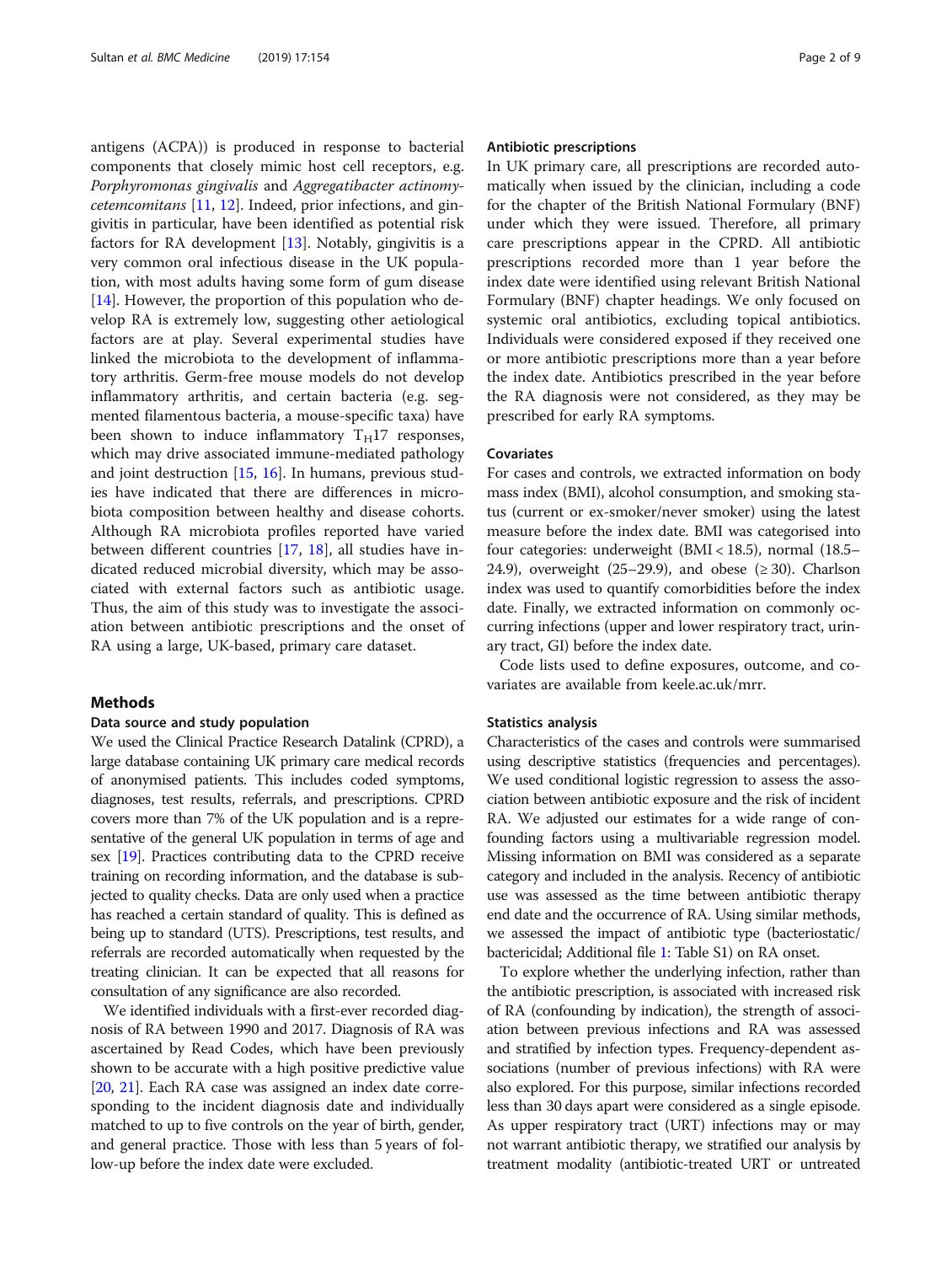URT). Treated URT was defined as those prescribed any antibiotics within 30 days of their initial infection code. For each patient, we counted the number of antibiotic-treated and untreated URT infections before the index date and assessed the association with RA. For comparison, we assessed the association between non-bacterial antimicrobial agents (anti-fungal and anti-viral) and the risk of RA.

It may be possible that certain early RA symptoms may have triggered antibiotic therapy (protopathic bias). To account for this bias, we repeated our primary analysis after redefining our index date based on patients' first referrals to rheumatology clinics within 5 years before their recorded RA diagnosis (similar date was imposed on matched controls). All statistical analysis was conducted using Stata version 14.

#### Approvals

This study was approved by the CPRD's Independent Scientific Advisory Committee (ISAC) reference number: 18\_245.

# Results

#### Participant characteristics

Twenty-two thousand six hundred seventy-seven cases of incident RA cases were individually matched to 90,013 controls. Baseline characteristics of the study population are summarised in Table [1.](#page-3-0) Compared to controls, a larger proportion of RA cases were obese (BMI > 30; 27% vs. 32%), were more likely to smoke (18% vs. 21%), and had a higher number of comorbidities (no comorbidities 63% vs. 57%).

# Antibiotics and RA

RA cases received more antibiotic prescriptions than controls, but over 80% in each group had received a prescription in the 10 years before the index date (Table [2](#page-4-0)). Penicillins were the most commonly prescribed antibiotics (72% of participants received at least one prescription before index data), followed by macrolides (33%), trimethoprim (31%), cephalosporins (25%), and tetracyclines and quinolones (both 13%). After adjusting for potential confounding factors, the odds of having been exposed to antibiotics were significantly higher in RA cases than in controls (OR 1.60; 95% CI 1.51–1.68). Redefining our index date based on the first referral to the rheumatology did not change our overall finding (adjusted  $OR = 1.68$ ; 95% CI 1.59–1.76). A frequency-dependent relationship was observed between the number of prescriptions and the odds of RA. The magnitude of association with RA increased with an increasing number of unique antibiotic prescriptions. The timing of antibiotic exposure was important, with higher odds of RA in those last exposed to antibiotics in 1 to 2 years before the index date (OR 1.80; 95% CI 1.70–1.90) than in those last exposed between 5 and 10 years before the index date  $(OR = 1.57; 95\% \text{ CI})$ 1.49–1.66).

All classes of antibiotics were associated with higher odds of RA, with clindamycin having the highest odds ratio (Fig. [1\)](#page-4-0). Based on the mode-of-action, the odds of RA were 45% higher in those prescribed antibiotics inducing a bactericidal response (i.e. lyse bacteria) (OR = 1.45; 95% CI 1.39–1.51) compared to those not prescribed antibiotics. The increase in odds was slightly lower with antibiotics inhibiting bacteria (i.e. bacteriostatic) when similar comparisons were made ( $OR = 1.31$ ; 95% CI 1.27–1.36).

## RA and infection

Cases were more likely to have a record of infection before their RA diagnosis (Table [3\)](#page-5-0). This increased odds of RA among those with a previous history of infection ranged between 7% (urinary tract infection;  $OR = 1.07$ ; 95% CI 1.02–1.12) and 37% (for LRT infections; OR = 1.37; 95% CI 1.32–1.41). A frequency-dependent association also existed between the number of previous infections and the odds of RA. More than 87% of lower respiratory and urinary tract infections were treated with antibiotics within 30 days. This proportion was lower for URT (74%) and GI infections (21%). Those with antibiotic-treated URT infections were more likely to be RA cases. However, the association was not observed for the number of untreated URT infections.

## Additional analysis

A total of 1580 (7%) and 3166 (14%) of RA cases received at least one antiviral and antifungal prescription, respectively, before the index date. After adjusting for confounding factors, including antibiotic use, both antifungal (OR = 1.19;  $95\%$  CI 1.14–1.24) and antiviral drugs  $(OR = 1.27; 95\% CI 1.20-1.35)$  were associated with increased risk of RA.

## **Discussion**

Using routinely collected primary care data, we have assessed the association between antibiotic use and RA onset. Those exposed to one or more antibiotic prescriptions were 60% more likely to develop RA than their unexposed counterparts. A frequency-dependent association was observed between previous antibiotic prescriptions and RA, and the odds of RA were higher in those with more recent antibiotic exposure. The odds of RA varied by class and mode-of-action of antibiotics. Infection type was also important; those with antibiotic-treated URT infections were more likely to be RA cases. However, the same association was not observed for the number of untreated URT infections. Finally, other anti-microbial agents (i.e. antifungals and antivirals) were associated with increased RA risk.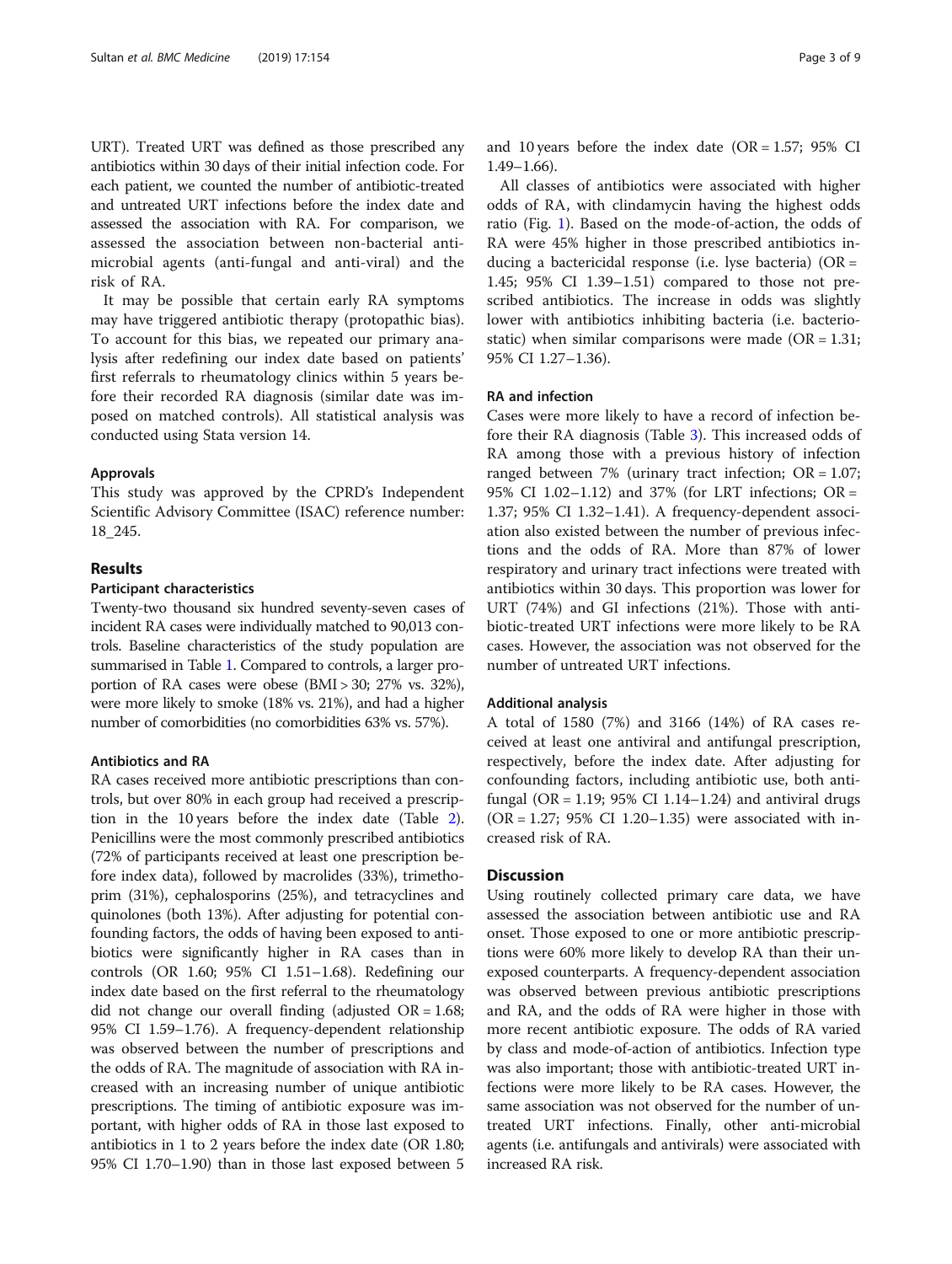<span id="page-3-0"></span>

| Variable                                   | Controls ( $n = 90,013$ ) |          | RA cases ( $n = 22,677$ ) |          |
|--------------------------------------------|---------------------------|----------|---------------------------|----------|
|                                            | $\cal N$                  | $\%$     | ${\cal N}$                | $\%$     |
| Year of RA diagnosis                       |                           |          |                           |          |
| 1995-1999                                  | 8086                      | 9        | 2033                      | 9        |
| 2000-2004                                  | 15,253                    | 16.9     | 3849                      | 17       |
| 2005-2009                                  | 24,713                    | 27.5     | 6232                      | 27.5     |
| 2010-2014                                  | 31,699                    | 35.2     | 7980                      | 35.2     |
| 2015-2017                                  | 10,262                    | 11.4     | 2583                      | 11.4     |
| Age at index (years)                       |                           |          |                           |          |
| < 40                                       | 19,064                    | 21.2     | 4857                      | 21.4     |
| $40 - 59$                                  | 20,416                    | 22.7     | 5095                      | 22.5     |
| $60 - 69$                                  | 22,257                    | 24.7     | 5588                      | 24.6     |
| $70 - 79$                                  | 19,238                    | 21.4     | 4843                      | 21.4     |
| $80 - 89$                                  | 8366                      | 9.3      | 2093                      | 9.2      |
| $\geq 90$                                  | 672                       | 0.7      | 201                       | 0.9      |
| Mean age (SD)                              | 61.4                      | (14.1)   | 61.4                      | (14.3)   |
| Gender, female                             | 60,620                    | 67.3     | 15,276                    | 67.4     |
| Median follow-up before RA diagnosis (IQR) | 10                        | $(7-14)$ | 10                        | $(7-14)$ |
| Body mass index                            |                           |          |                           |          |
| Underweight                                | 22,337                    | 24.8     | 5102                      | 22.5     |
| Normal                                     | 2402                      | 2.7      | 694                       | 3.1      |
| Overweight                                 | 28,948                    | 32.2     | 7456                      | 32.9     |
| Obese                                      | 24,610                    | 27.3     | 7308                      | 32.2     |
| Missing                                    | 11,716                    | 13       | 2117                      | 9.3      |
| Smoking status                             |                           |          |                           |          |
| Never/ex-smokers                           | 74,043                    | 82.3     | 17,840                    | 78.7     |
| Current                                    | 15,970                    | 17.7     | 4837                      | 21.3     |
| Alcohol                                    |                           |          |                           |          |
| Never/ex-drinker                           | 29,159                    | 32.4     | 7341                      | 32.4     |
| 1-10 units/weeks                           | 46,692                    | 51.9     | 11,976                    | 52.8     |
| > 10 units/week                            | 14,162                    | 15.7     | 3360                      | 14.8     |
| Charlson comorbidity index                 |                           |          |                           |          |
| $\mathbf 0$                                | 56,683                    | 63       | 12,813                    | 56.5     |
| $1 - 2$                                    | 24,356                    | 27.1     | 7219                      | 31.8     |
| $3 - 5$                                    | 7937                      | 8.8      | 2355                      | 10.4     |
| $> 5\,$                                    | 1037                      | 1.2      | 290                       | 1.3      |

Respiratory infections showed the strongest association with RA. Chlamydia pneumoniae, Streptococcus pyogenes, Streptococcus pneumoniae, and Klebsiella pneumoniae are often associated with respiratory tract infections, and previous studies have linked specific pathogens (e.g. C. pneumoniae) with increased levels of circulating autoimmune antibodies that may play a role in RA pathology [[22\]](#page-8-0). However, as numerous pathogens are associated with URT infections, other factors may also play a strong role in disease association. Indeed, our analysis indicates the strongest association is only present in antibiotic-treated cases of URTs (74% patients treated within 30 days of diagnosis), not untreated URT infections, suggesting that associated antibiotic usage is likely to be the main associative factor for the increased incidence of RA in this cohort. A previous case-control study in JIA also suggested that antibiotic-treated URT infections were more strongly associated with JIA than untreated URT infections  $[8]$ . It should be noted that antibiotic-treated respiratory infections may be expected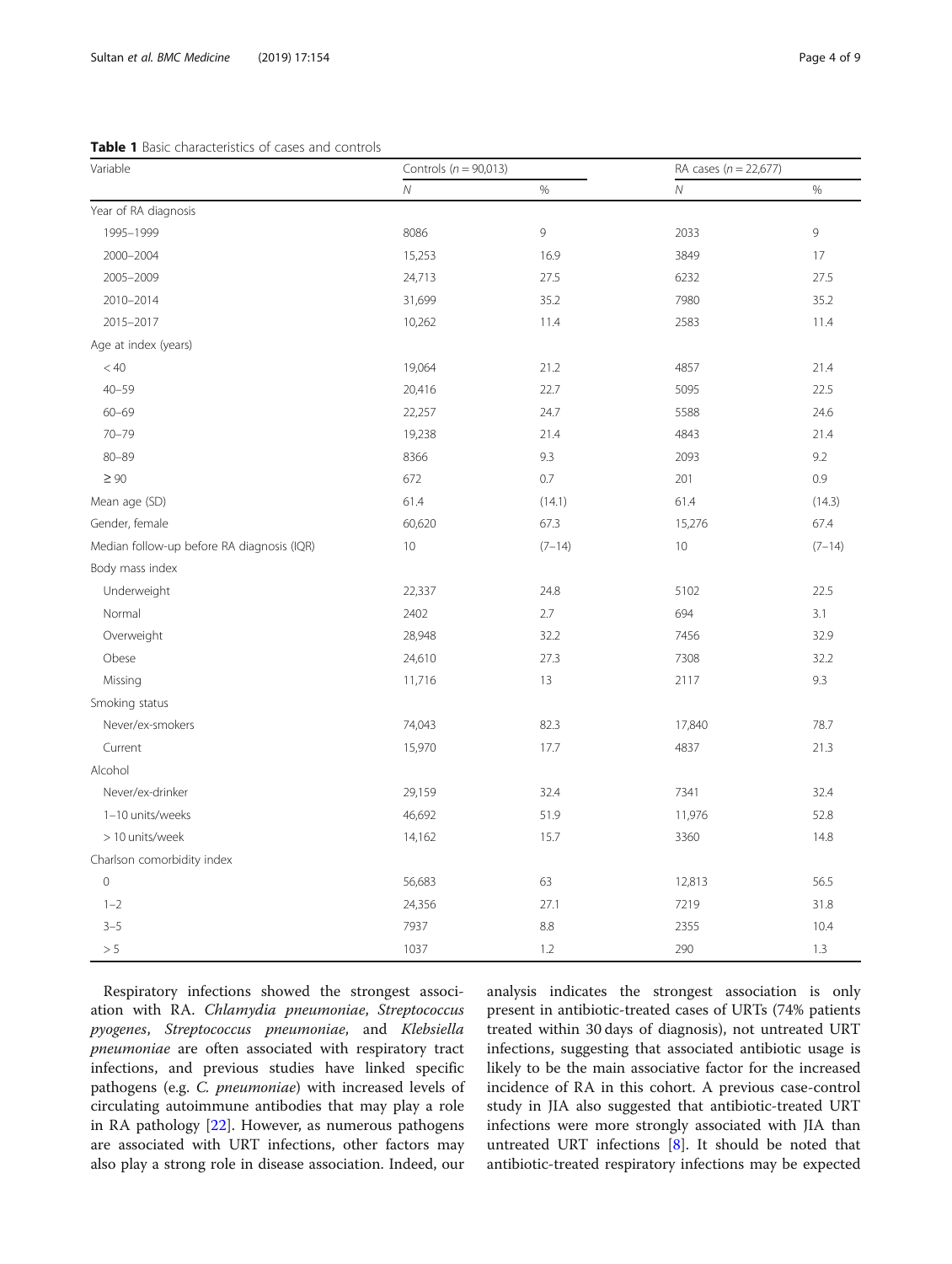| Variables                                             | Controls     |      | Cases          |      | Crude OR (95%       | Adjusted OR <sup>a</sup> |
|-------------------------------------------------------|--------------|------|----------------|------|---------------------|--------------------------|
|                                                       | $\mathcal N$ | $\%$ | $\overline{N}$ | $\%$ | Cl                  | (95% CI)                 |
| Any antibiotic use                                    |              |      |                |      |                     |                          |
| No prescriptions                                      | 16,242       | 18.0 | 2369           | 10.4 | Reference           | Reference                |
| $\geq$ 1 prescription                                 | 73,771       | 82.0 | 20,308         | 89.6 | $2.02(1.92 - 2.12)$ | $1.60(1.51 - 1.68)$      |
| No. of prescriptions (quartile) (median (IQR))        |              |      |                |      |                     |                          |
| 1(1(1, 2))                                            | 20,321       | 22.6 | 4128           | 18.2 | $1.49(1.41 - 1.57)$ | 1.40 (1.32-1.48)         |
| 2(4(3, 5))                                            | 18,923       | 21.0 | 4592           | 20.2 | $1.85(1.75 - 1.96)$ | $1.66(1.57-1.77)$        |
| 3(8(7, 9))                                            | 17,524       | 19.5 | 5231           | 23.1 | $2.36(2.23 - 2.50)$ | 2.04 (1.92-2.17)         |
| 4 (19 (14, 29))                                       | 17,003       | 18.9 | 6357           | 28.0 | 3.10 (2.93-3.28)    | 2.56 (2.39-2.74)         |
| Recency of therapy (therapy termination) <sup>b</sup> |              |      |                |      |                     |                          |
| 1-2 years before diagnosis                            | 30,041       | 35.2 | 9557           | 43.9 | $2.34(2.23 - 2.46)$ | 1.80 (1.70-1.90)         |
| 2-5 years before diagnosis                            | 26,898       | 31.5 | 7016           | 32.2 | $1.91(1.81 - 2.01)$ | 1.57 (1.49-1.66)         |
| 5-10 years before diagnosis                           | 12,183       | 14.3 | 2846           | 13.1 | 1.70 (1.59-1.80)    | 1.48 (1.39-1.58)         |
| Antibiotic type                                       |              |      |                |      |                     |                          |
| Bacteriostatic                                        |              |      |                |      |                     |                          |
| Unexposed <sup>c</sup>                                | 43,580       | 48.4 | 8778           | 38.7 | Reference           | Reference                |
| Exposed                                               | 46,433       | 51.6 | 13,899         | 61.3 | $1.55(1.50-1.60)$   | $1.31(1.27 - 1.36)$      |
| Bactericidal                                          |              |      |                |      |                     |                          |
| Unexposed <sup>d</sup>                                | 21,892       | 24.3 | 3595           | 15.9 | Reference           | Reference                |
| Exposed                                               | 68,121       | 75.7 | 19,082         | 84.2 | $1.80(1.72 - 1.87)$ | 1.45 (1.39-1.51)         |

<span id="page-4-0"></span>Table 2 Association between antibiotic prescriptions and RA

<sup>a</sup>Adjusted for age, BMI, smoking status, Charlson comorbidity index, alcohol, and infections

**Most recent course of therapy** 

<sup>c</sup>Including those people exposed only to bactericidal antibiotics

d<sub>Including</sub> those people exposed only to bacteriostatic antibiotics

to be more severe, thus potentially confounding analysis; nonetheless, the link between the severity of an infection and antibiotic prescription practices is not currently clear. Whilst there is an expectation that this should be the case, numerous previous studies have highlighted that clinician-dependent decisions and preference are the likely driver for an antibiotic prescription for infections that notably are rarely confirmed by microbiological testing (with many cases potentially being of viral origin) [\[23](#page-8-0), [24](#page-8-0)]. Further analysis of antibiotic usage indicates that all classes increase the risk of RA development, which suggests that provision of antibiotics rather

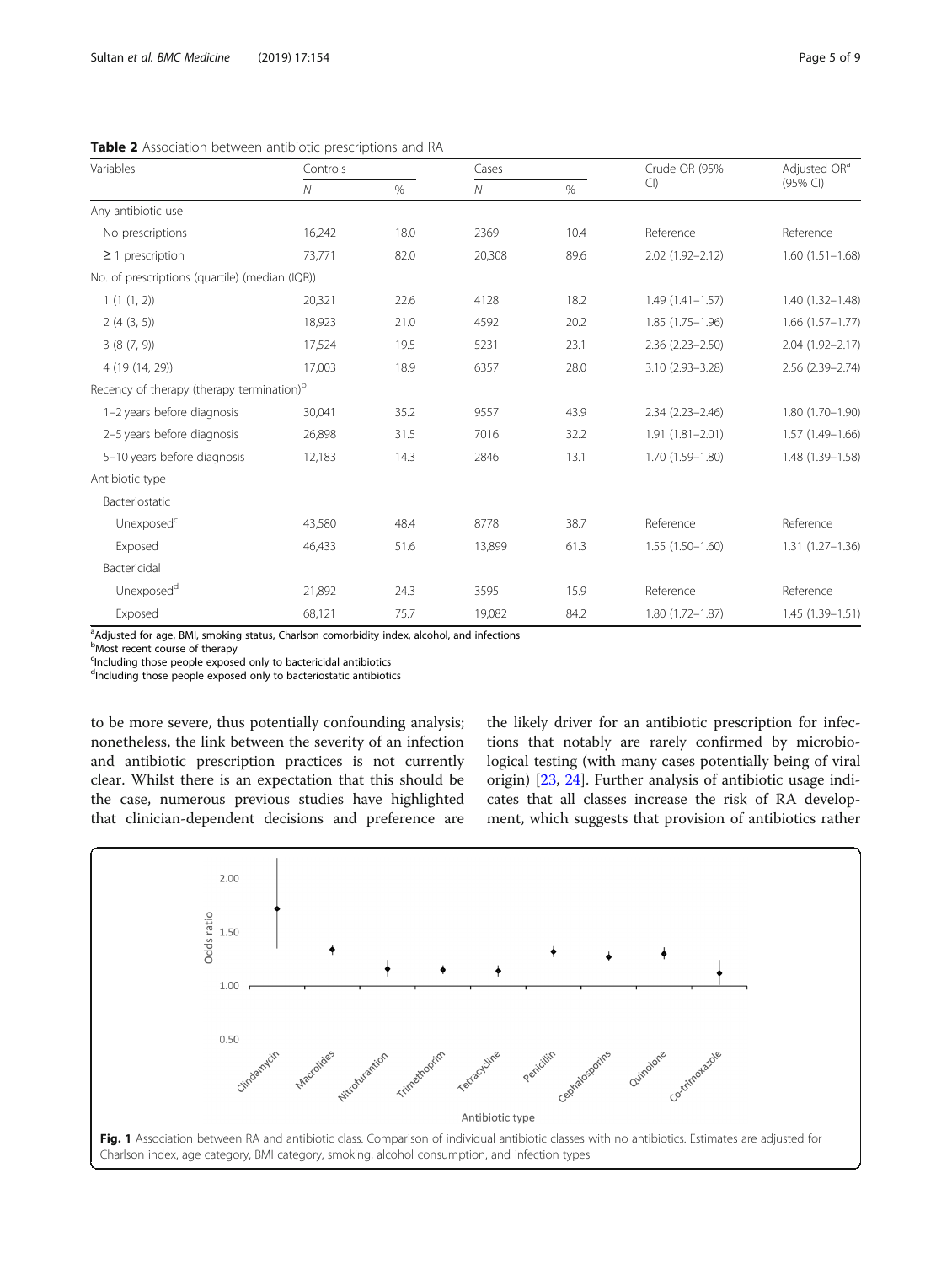| Variables                       | Controls       |      | Cases                |      | OR (95% CI)         | Adjusted OR*        |
|---------------------------------|----------------|------|----------------------|------|---------------------|---------------------|
|                                 | $\overline{N}$ | $\%$ | $\overline{N}$       | $\%$ |                     | (95% CI)            |
| Infection ever before diagnosis |                |      |                      |      |                     |                     |
| Lower respiratory tract         | 31,400         | 34.9 | 10,050               | 44.3 | $1.56(1.51-1.61)$   | $1.37(1.32 - 1.41)$ |
| Upper respiratory tract         | 41,786         | 46.4 | 12,258               | 54.1 | $1.42(1.38 - 1.47)$ | $1.26(1.22 - 1.31)$ |
| Gastrointestinal                | 8352           | 9.3  | 2699                 | 11.9 | $1.33(1.27 - 1.40)$ | $1.19(1.13 - 1.25)$ |
| Urinary tract                   | 11,037         | 12.3 | 3179                 | 14   | $1.19(1.13 - 1.24)$ | $1.07(1.02 - 1.12)$ |
| Infection episodes              |                |      |                      |      |                     |                     |
| $\mathsf{O}\xspace$             | 34,899         | 38.8 | 6835                 | 30.1 | Reference           | Reference           |
| 1                               | 18,503         | 20.6 | 4366                 | 19.3 | $1.26(1.21 - 1.32)$ | $1.22(1.72 - 1.28)$ |
| $\overline{2}$                  | 11,041         | 12.3 | 2990                 | 13.2 | $1.48(1.41 - 1.56)$ | $1.42(1.35 - 1.49)$ |
| 3                               | 7091           | 7.9  | 2066                 | 9.1  | $1.63(1.54 - 1.73)$ | $1.54(1.46 - 1.64)$ |
| $\geq 4$                        | 18,479         | 20.5 | 6420                 | 28.3 | $2.02(1.93 - 2.11)$ | 1.86 (1.78-1.94)    |
| No. of treated URT              |                |      |                      |      |                     |                     |
| $\mathbf 0$                     | 8466           | 20.3 | 2078                 | 17.0 | Reference           | Reference           |
|                                 | 16,536         | 39.6 | 4510                 | 36.8 | $1.11(1.05 - 1.18)$ | $1.10(1.04 - 1.17)$ |
| $\overline{2}$                  | 7052           | 16.9 | 2236                 | 18.2 | $1.29(1.21 - 1.38)$ | $1.27(1.19 - 1.50)$ |
| 3                               | 3554           | 8.5  | 1233                 | 10.1 | $1.41(1.30 - 1.53)$ | $1.39(1.28 - 1.51)$ |
| $\geq 4$                        | 6178           | 14.8 | 2201                 | 18.0 | $1.45(1.36 - 1.55)$ | $1.42(1.32 - 1.52)$ |
|                                 |                |      | No. of untreated URT |      |                     |                     |
| 0                               | 21,981         | 52.6 | 6510                 | 53.1 | Reference           | Reference           |
|                                 | 13,893         | 33.2 | 3908                 | 31.9 | $0.95(0.91 - 0.99)$ | $0.95(0.91 - 1.00)$ |
| $\overline{2}$                  | 3714           | 8.9  | 1132                 | 9.2  | $1.03(0.96 - 1.11)$ | $1.02(0.95 - 1.07)$ |
| 3                               | 1274           | 3    | 385                  | 3.1  | $1.02(0.91 - 1.15)$ | $1.00(0.89 - 1.13)$ |
| $\geq 4$                        | 924            | 2.2  | 323                  | 2.6  | $1.18(1.04 - 1.34)$ | $1.14(1.00 - 1.29)$ |

<span id="page-5-0"></span>Table 3 Association between the history of infections and RA

\*Adjusted for age, BMI, smoking status, Charlson comorbidity index, alcohol, and presence/absence of LRT, URT, GII, and UTI

than type/class is associated with RA. The odds ratio for clindamycin was the largest, which was also observed by Arvonen et al. [[10](#page-7-0)] in JIA patients. However, the confidence interval is very wide, which reflects the small numbers of people prescribed with this antibiotic ( $n = 307, 0.27\%$  of the sample); thus, this medication is not expected to have a strong influence on the overall association of antibiotic prescription with RA diagnosis. Breaking down antibiotics into their mode-of-action revealed that there was a stronger association of bactericidals than bacteriostatics with RA (OR 1.45 vs. 1.31), which may correlate with increased gut microbiota disturbances and link to our observation that antibiotic exposure up to 10 years prior to diagnosis was associated with increased risk of RA [\[5\]](#page-7-0). Lysis of bacteria by bactericidal antibiotics may also be associated with further microbial compounds circulating systemically and inducing autoimmune antibodies that are associated with RA pathology. However, it is currently unclear if the major driver is infection and/or antibiotic usage; therefore, these observations require extensive additional studies (both case-controlled and mechanistic) to determine direct causation.

The rise in inflammatory, allergic, and autoimmune conditions over the past 20–30 years has been linked to improved diagnostics and a more 'Western' lifestyle, which includes the widespread use of antibiotics [\[9\]](#page-7-0). Importantly, these antibiotics, whilst crucial in treating serious bacterial pathogens, also affect beneficial microbiota members, leading to a reduction in microbial diversity. In some cases, these disturbances appear to be longer term, whilst in others, the microbiota appears to revert to baseline [\[25,](#page-8-0) [26\]](#page-8-0). However, even short-term changes may interrupt the key immune pathways, which may manifest as symptoms in later-life conditions. Indeed, there is now strong evidence linking antibiotic-induced microbiota disturbances to numerous pathologies. Indeed, IBD is defined as 'a chronic intestinal inflammation that results from host-microbial interactions in a genetically susceptible individual', and previous studies have indicated a sevenfold higher risk of IBD development in response to antibiotic use [\[27\]](#page-8-0). Furthermore, many mechanistic preclinical studies have provided strong evidence that an antibiotic-disturbed gut microbiota plays a direct role in disease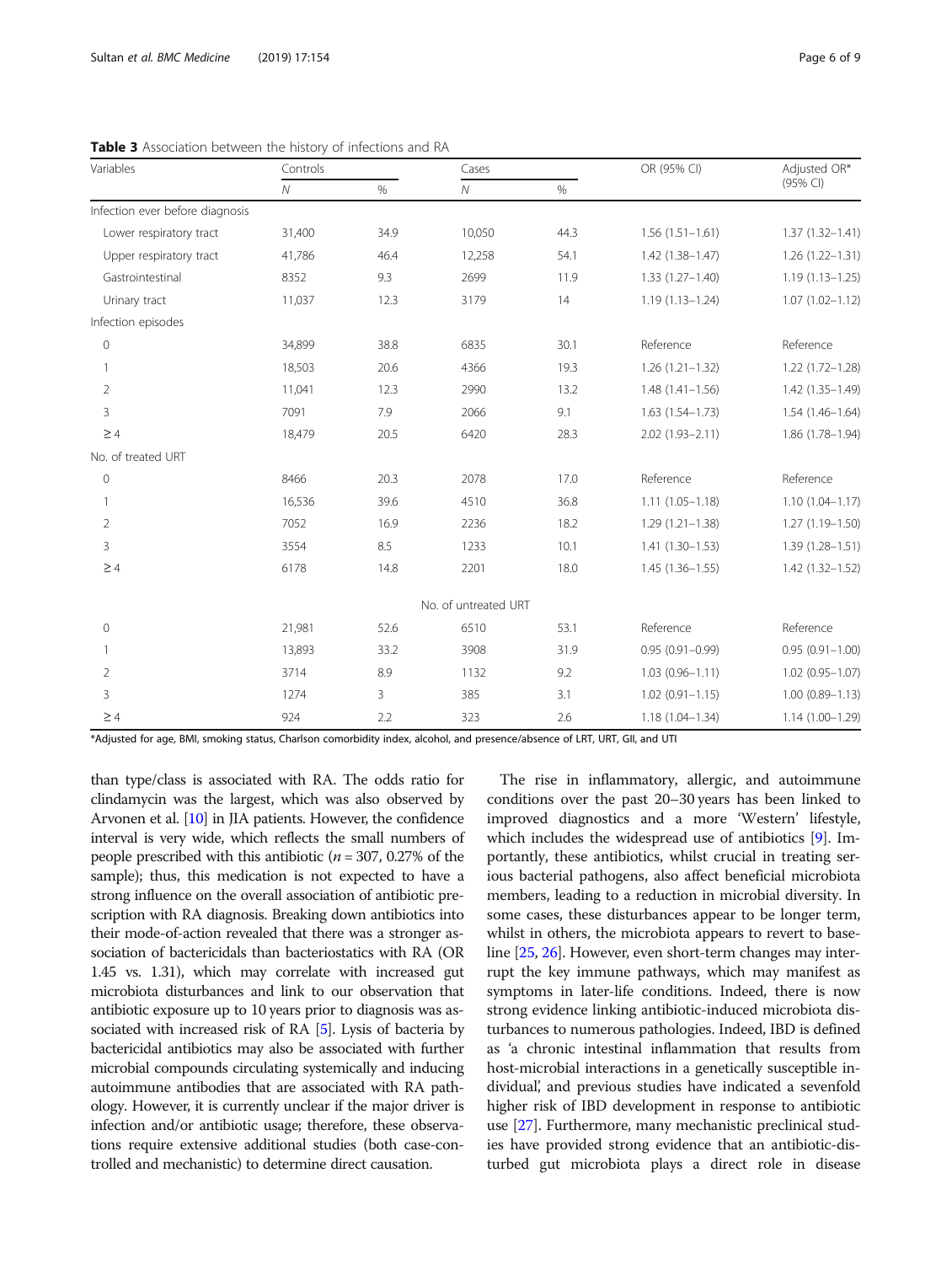pathology [[28](#page-8-0)]. Similarly, alongside the genetic susceptibility component to RA, it is apparent that additional environmental factors, including microbes, may play a role in disease onset. Horton et al. performed a case-controlled study of antibiotic usage and JIA that indicated that any antibiotic exposure was associated with increased risk of developing JIA [\[8](#page-7-0)]. This association was also the frequency of antibiotic use-dependent, supporting our findings that inflammatory arthritis may be associated with antibioticrelated gut microbiota disturbances. Our study is the first to investigate the association between antibiotic usage and RA and suggests that antibiotics may be a major risk factor for RA development.

Small scale studies profiling the microbiota of RA patients have indicated reduced bacterial taxon diversity. A study from the mid-1990s focussing on microbial-derived compounds, i.e. cellular fatty acids, indicated a difference between RA patients and controls, suggesting a microbiota component to RA pathology [[29](#page-8-0)]. Other studies using 16S rRNA microbiota analysis have indicated changes in different bacterial genus ranging from reductions in Bacteroides, Prevotella, and Porphyromonas to another study indicating that a subpopulation of early RA patients had increased prevalence of Prevotella copri; however, it should be noted that these observed microbiome changes may also be a result of RA disease state [[30](#page-8-0), [31](#page-8-0)]. Using more sensitive microbiota profiling approaches, i.e. shotgun metagenomics (involves sequencing the entire gene content of microbiota samples), Zhang et al. determined that both oral and gut microbial communities are altered in RA patients, with Bifidobacterium bifidum and Haemophilus spp. reduced and negatively correlated with the levels of serum autoantibodies, whereas Lactobacillus salivarius was over-represented, particularly in patients with very active RA [\[17\]](#page-8-0). A lung microbiota study, using metataxonomic 16S rRNA profiling, indicated that bronchoalveolar lavage fluid (BAL) from RA patients had reduced species diversity, which correlated with RA-associated lung pathology, and suggests that lung microbiota changes may also be associated with clinical outcomes [[32\]](#page-8-0). However, all these studies were carried out in small numbers of patients  $( $80$ ), and$ none has investigated the association with antibiotic use, thus highlighting the need for further studies in this area.

Alongside bacteria, the microbiota also includes fungi and viruses, and more recent studies have indicated that these microorganisms play a key role in microbial ecosystem structuring and modulating host immune responses [\[33](#page-8-0), [34](#page-8-0)]. Thus, our findings that increased risk of RA was also observed for patients prescribed other anti-microbial agents (i.e. antifungals, antivirals), albeit a lower risk than antibiotics, suggests that the risk may be in part driven by disturbances in these microbial groups, which warrants further exploration. Additional analysis

to assess the potential confounding effect of antifungals and antivirals (data not shown) suggested that prescriptions of the classes of medication were independent of each other.

Our study has a number of limitations. First, there may be misclassification of RA cases, as we were reliant on general practitioners accurately record RA diagnosis. However, previous studies have shown high accuracy of RA recording in primary care; therefore, the risk of misclassification will be minimal [[20](#page-8-0), [21\]](#page-8-0). On that note, we considered incident RA cases based on the earliest recording of RA in the patients' primary care record. This may sometimes not reflect the true date of RA onset as it should be diagnosed by a specialist rheumatologist. Any delay in the recording of RA in primary care data may lead to protopathic bias. However, our finding remained unchanged when we conducted a sensitivity analysis after redefining our index date based on the first referral to a rheumatologist. Second, factors such as parity and breastfeeding are associated with increased risk of RA, which may have confounded our observed association. However, the impact of this confounding will be limited, as the onset of RA is relatively rare in the younger population. Third, we may have underestimated the proportion of individuals exposed to antibiotics, as we did not have information on antibiotics prescribed in secondary care. Given that we found that patients with RA have more comorbidities compared to controls, it is reasonable to assume that RA cases may have had more hospital admissions and subsequently received more secondary care prescriptions. Thus, we may have underestimated the association between antibiotic prescriptions and RA. In addition, there may be confounding by the underlying infection. Whilst increased risk of RA was not observed for those with URT infections not treated with antibiotics, this finding should be interpreted with caution as antibiotics may be a marker of infection severity (albeit with the caveats highlighted above). Finally, we did not determine relative doses of antibiotics taken; therefore, we used frequency of prescriptions to correlate with potential dose and other commonly prescribed drugs, e.g. proton pump inhibitors may be correlated with antibiotic use and in turn confound the observed influence on RA risk (and the microbiota), with additional studies required to explore these complex issues [[35\]](#page-8-0). This finding cannot be generalised to other infections as we have shown that the risk of RA varies by the infection site.

Although we have identified a strong association between antibiotic usage and the onset of RA, there remain many unanswered questions, particularly whether this is related to infections themselves, alterations in the microbiota, or a combination of the two. Further clinical information on the causative pathogens, and their association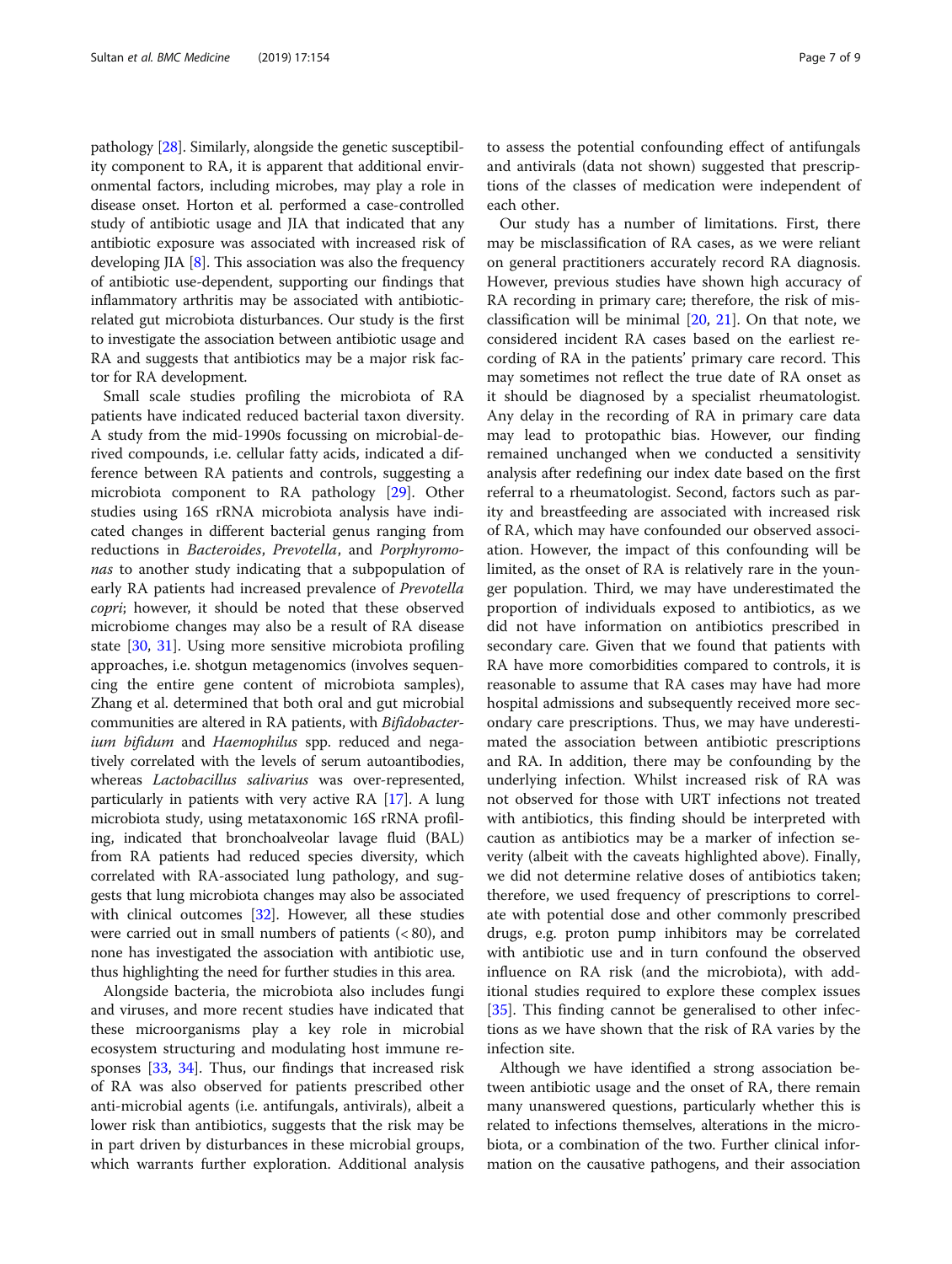<span id="page-7-0"></span>with the risk of RA, may shed light on this, and further larger microbiota profiling studies, using cutting edge sequencing approaches, may provide a further resolution on the microbes present or absent and links to specific microbial components. However, these studies should also be underpinned by mechanistic investigations that help researchers define what processes are involved, providing an important platform for the development of new prevention or intervention strategies. Indeed, with the identification of microbiota disturbances in several human disease pathologies, modulation of the microbiota has become a target for intervention and treatment. This may also prove to be useful in the context of RA, although 80% of people had a recorded prescription for an antibiotic, the odds of having received an antibiotic were 60% higher in those with RA. To date, there have been a limited number of randomised clinical trials using probiotics (live organisms which, when administered in adequate amounts, confer a health benefit on the host), to treat RA, and outcomes have been inconsistent [\[36](#page-8-0)]. However, immune readouts indicate a reduction in inflammatory cytokines (TNF-α and IL-8) and a concurrent increase in IL-10 (an anti-inflammatory cytokine) [[37](#page-8-0)]. We feel this is an important study to highlight other aetiological factors, such as antibiotics, that may contribute to RA risk. Studies of this nature, profiling a huge longitudinal population base, are critical for next stage detailed clinical studies and development of innovative therapies for this debilitating disease, including probing underlying mechanisms and potential associations between microbiota disturbances, infection, and RA onset.

# Additional file

[Additional file 1:](https://doi.org/10.1186/s12916-019-1394-6) Table S1. Categorisation of antibiotics. (DOCX 13 kb)

#### Abbreviations

ACPA: Antibodies to citrullinated peptide antigens; BAL: Bronchoalveolar lavage fluid; BMI: Body mass index; BNF: British National Formulary; CI: Confidence interval; CPRD: Clinical Practice Research Datalink; GI: Gastrointestinal; IQR: Interquartile range; ISAC: Independent Scientific Advisory Committee; JIA: Juvenile inflammatory arthritis; LRT: Lower respiratory tract; OR: Odds ratio; RA: Rheumatoid arthritis; SD: Standard deviation; TNF: Tumour necrosis factor; URT: Upper respiratory tract; UTS: Up to standard

#### Acknowledgements

This study is based in part on data from the Clinical Practice Research Datalink obtained under licence from the UK Medicines and Healthcare products Regulatory Agency. The data is provided by patients and collected by the NHS as part of their care and support. The interpretation and conclusions contained in this study are those of the authors alone.

#### Authors' contributions

This study was initially conceived of and preliminarily designed by CM and LJH. The analysis was undertaken by AAS and SM. The manuscript was authored and approved by all named authors.

#### Funding

CDM is funded by a National Institute for Health Research (NIHR) Research Professorship (NIHR-RP- 2014-04- 026) which also funded AAS. CDM is also funded by the NIHR Collaborations for Leadership in Applied Health Research and Care West Midlands and the NIHR School for Primary Care Research. TH is funded by an NIHR Clinical Lectureship.

This work was also supported by a Wellcome Trust Investigator Award (100974/C/13/Z) and the Biotechnology and Biological Sciences Research Council (BBSRC) Institute Strategic Programme Gut Microbes and Health BB/ R012490/1 and its constituent project(s) BBS/E/F/000PR10353 and BBS/E/F/ 000PR10356 to LJH.

The study sponsors had no role in the study design, collection, analysis and interpretation of data, writing of the report, or decision to submit the paper for publication. The views and opinions expressed herein are those of the authors and do not necessarily reflect those of the NIHR (UK). This paper presents independent research which is part-funded by the CLAHRC West Midlands. The views expressed are those of the authors and not necessarily those of the NHS, the NIHR, or the Department of Health and Social Care.

#### Availability of data and materials

CPRD data were analysed under licence and are not available for public sharing. Access to CPRD is available to all qualified researchers via procedures detailed on the CPRD website ([https://www.cprd.com/home/\)](https://www.cprd.com/home/). Applications for data access are submitted to [isac@cprd.com.](mailto:isac@cprd.com)

#### Ethics approval and consent to participate Not applicable

# Consent for publication

Not applicable

#### Competing interests

The authors declare that they have no competing interests.

#### Author details

<sup>1</sup> Arthritis Research UK Primary Care Centre, Institute for Primary care and Health Sciences, Keele University, Keele ST5 5BG, UK. <sup>2</sup>Haywood Academic Rheumatology Centre, Midlands Partnership Foundation Trust, Staffordshire ST6 7AG, UK.<sup>3</sup>Gut Microbes & Health Programme, Quadram Institute Bioscience, Norwich Research Park, Norwich NR4 7UQ, UK.

#### Received: 21 May 2019 Accepted: 17 July 2019 Published online: 07 August 2019

#### References

- 1. Dolk FCK, Pouwels KB, Smith DRM, Robotham JV, Smieszek T. Antibiotics in primary care in England: which antibiotics are prescribed and for which conditions? J Antimicrob Chemother. 2018;73(suppl\_2):ii2–ii10.
- 2. Cianci R, Pagliari D, Piccirillo CA, Fritz JH, Gambassi G. The microbiota and immune system crosstalk in health and disease. Mediat Inflamm. 2018;2018: 2912539.
- 3. O'Neill ISZ, Hall LJ. Exploring the role of the microbiota member Bifidobacterium in modulating immune-linked diseases. Emerg Top Life Sci. 2017;1:333–49.
- 4. Rowland I, Gibson G, Heinken A, Scott K, Swann J, Thiele I, Tuohy K. Gut microbiota functions: metabolism of nutrients and other food components. Eur J Nutr. 2018;57(1):1–24.
- 5. Ianiro G, Tilg H, Gasbarrini A. Antibiotics as deep modulators of gut microbiota: between good and evil. Gut. 2016;65(11):1906–15.
- 6. Blaser MJ. Antibiotic use and its consequences for the normal microbiome. Science. 2016;352(6285):544–5.
- 7. Verwoerd A, Ter Haar NM, de Roock S, Vastert SJ, Bogaert D. The human microbiome and juvenile idiopathic arthritis. Pediatr Rheumatol Online J. 2016;14(1):55.
- 8. Horton DB, Scott FI, Haynes K, Putt ME, Rose CD, Lewis JD, Strom BL. Antibiotic exposure and juvenile idiopathic arthritis: a case-control study. Pediatrics. 2015;136(2):e333–43.
- 9. Shamriz O, Mizrahi H, Werbner M, Shoenfeld Y, Avni O, Koren O. Microbiota at the crossroads of autoimmunity. Autoimmun Rev. 2016;15(9):859–69.
- 10. Arvonen M, Virta LJ, Pokka T, Kroger L, Vahasalo P. Repeated exposure to antibiotics in infancy: a predisposing factor for juvenile idiopathic arthritis or